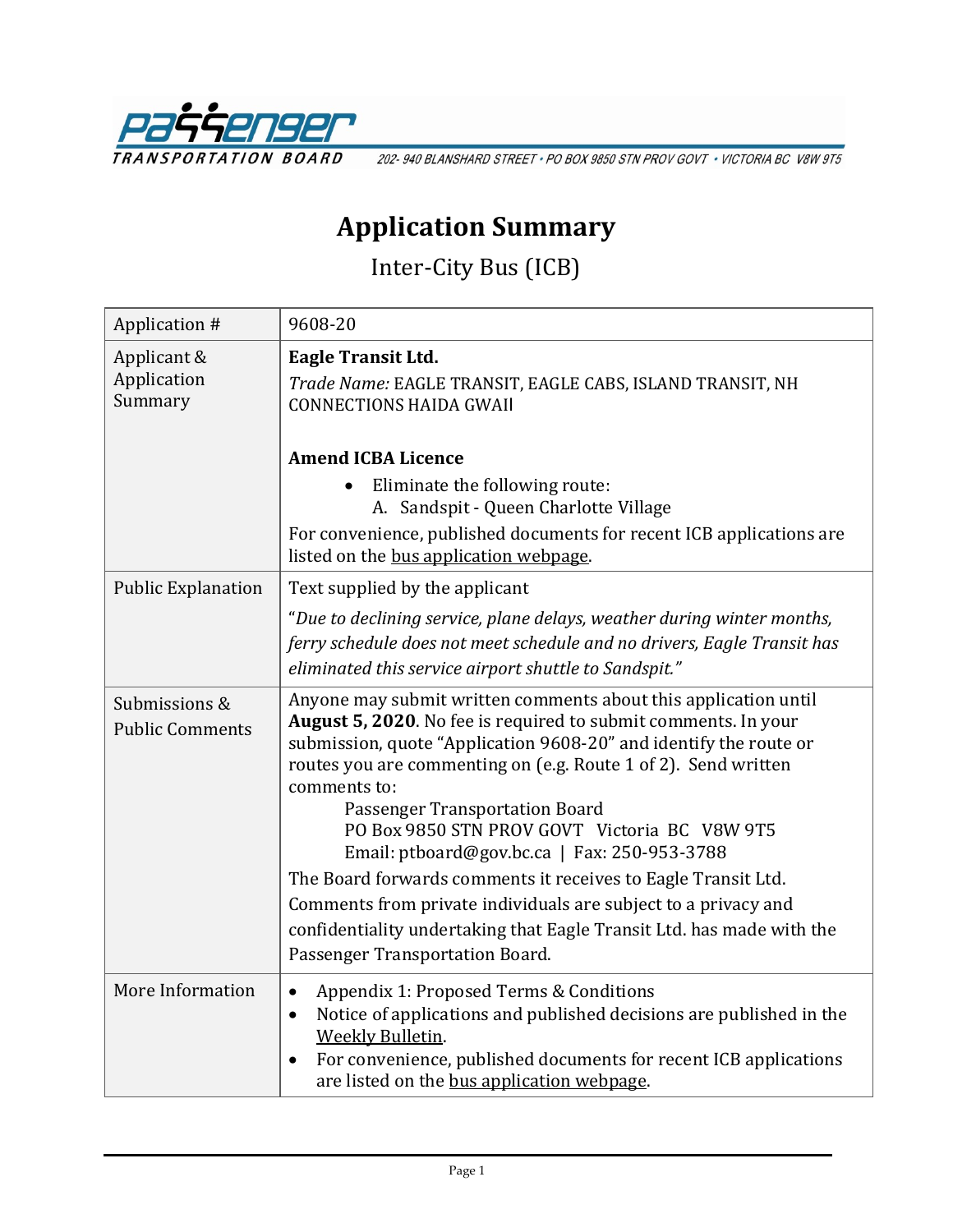| Applicant<br>Information    | Current Passenger Transportation Licence: #70836 with: |
|-----------------------------|--------------------------------------------------------|
|                             | Inter-City Bus Authorization (ICBA)                    |
|                             | Passenger Directed Vehicle Authorization (PDVA)        |
|                             | General Authorization (GA)                             |
|                             | Principals:                                            |
|                             | Deborah Ann CROSBY                                     |
|                             | <b>Calvin Charles CROSBY</b>                           |
|                             | Office: Box 1341, Skidegate BC V0T 1S1                 |
| Publication                 | July 22, 2020                                          |
| Deadline for<br>Submissions | August 5, 2020                                         |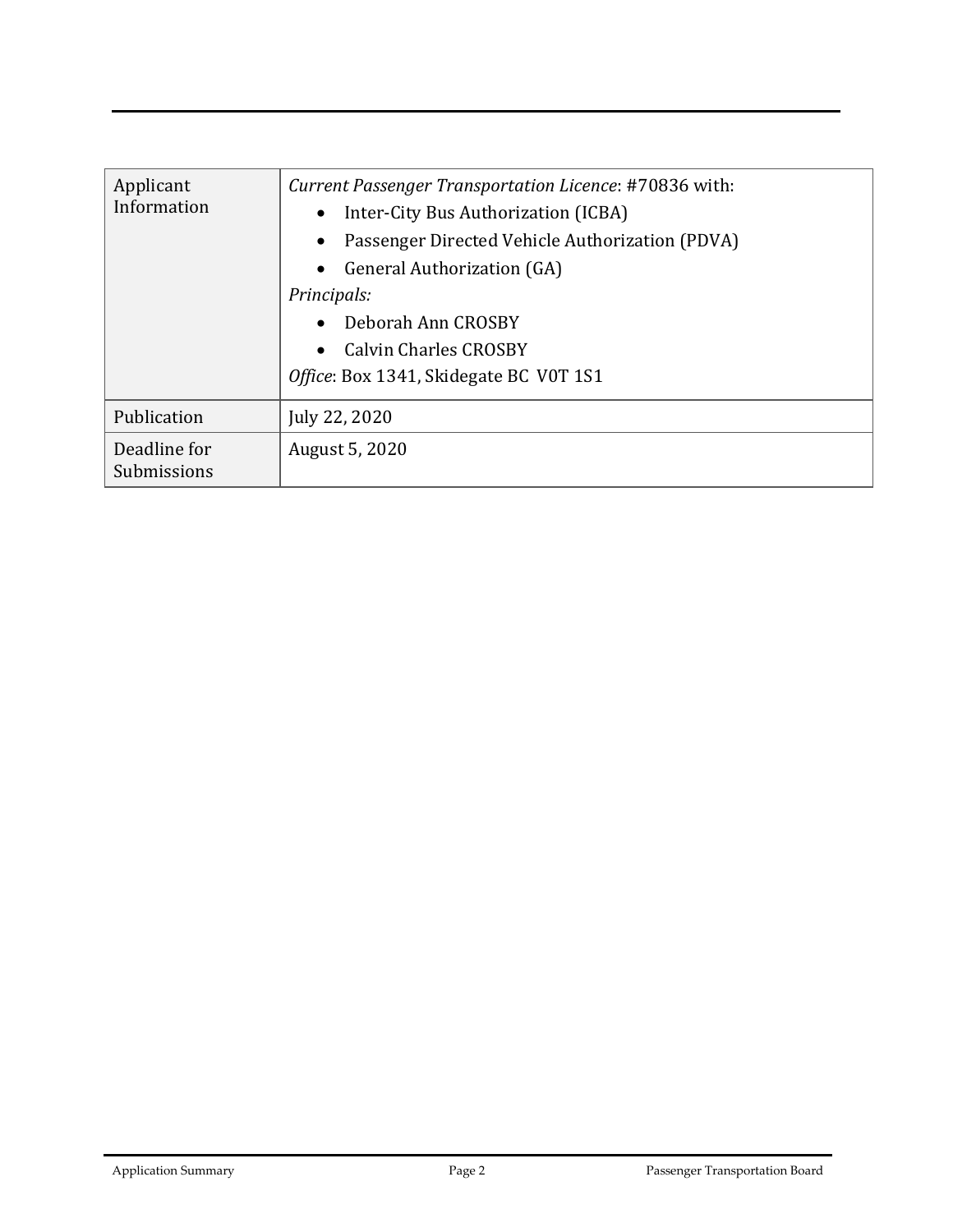## **Eagle Transit Ltd.**

### *Trade Name:* EAGLE TRANSIT, EAGLE CABS, ISLAND TRANSIT, NH CONNECTIONS HAIDA GWAII

#### **Appendix 1**

#### **Special Authorization & Proposed Terms & Conditions of Licence**

The applicant seeks approval of amendments to its Inter-City Bus Authorization (ICBA) that, if approved in whole, will contain the terms and condition set out below.

| <b>Special Authorization</b><br><b>INTER-CITY BUS AUTHORIZATION (ICBA)</b><br><b>Terms &amp; Conditions</b> |                                                                                                                                                                                                                                                                                               |  |
|-------------------------------------------------------------------------------------------------------------|-----------------------------------------------------------------------------------------------------------------------------------------------------------------------------------------------------------------------------------------------------------------------------------------------|--|
| <b>Definitions</b>                                                                                          | "Board" means the Passenger Transportation Board<br>"Registrar" means the Registrar, Passenger Transportation                                                                                                                                                                                 |  |
| A. Legislative Requirements                                                                                 |                                                                                                                                                                                                                                                                                               |  |
| <b>Vehicle Identifiers</b>                                                                                  | Each motor vehicle operated under this authorization must display, at the<br>times and in the form and manner required by the Registrar, a vehicle<br>identifier that is:<br>(a) issued to the licensee by the Registrar; or<br>(b) authorized by the Registrar to be issued by the licensee. |  |
| <b>B.</b> Services                                                                                          |                                                                                                                                                                                                                                                                                               |  |
| <b>Services</b>                                                                                             | Transportation of passengers must be provided:<br>(a) on a scheduled basis; and<br>(b) in accordance with minimum frequencies and other terms and<br>conditions of licence that apply to the routes and route points.                                                                         |  |
| <b>Schedules</b>                                                                                            | The licence holder must publish, in a manner accessible to the general<br>public, a schedule for each route with the time and location of each stop;<br>and must carry in each vehicle a copy of the schedule that the vehicle is<br>following.                                               |  |
| Service:                                                                                                    | Transportation of passengers must be provided to and from each route<br>point on a scheduled basis according to the route frequency that is set<br>for the <i>authorized</i> route.<br>The operator may require passengers to switch vehicles a terminating<br>points or intermediate points. |  |

┑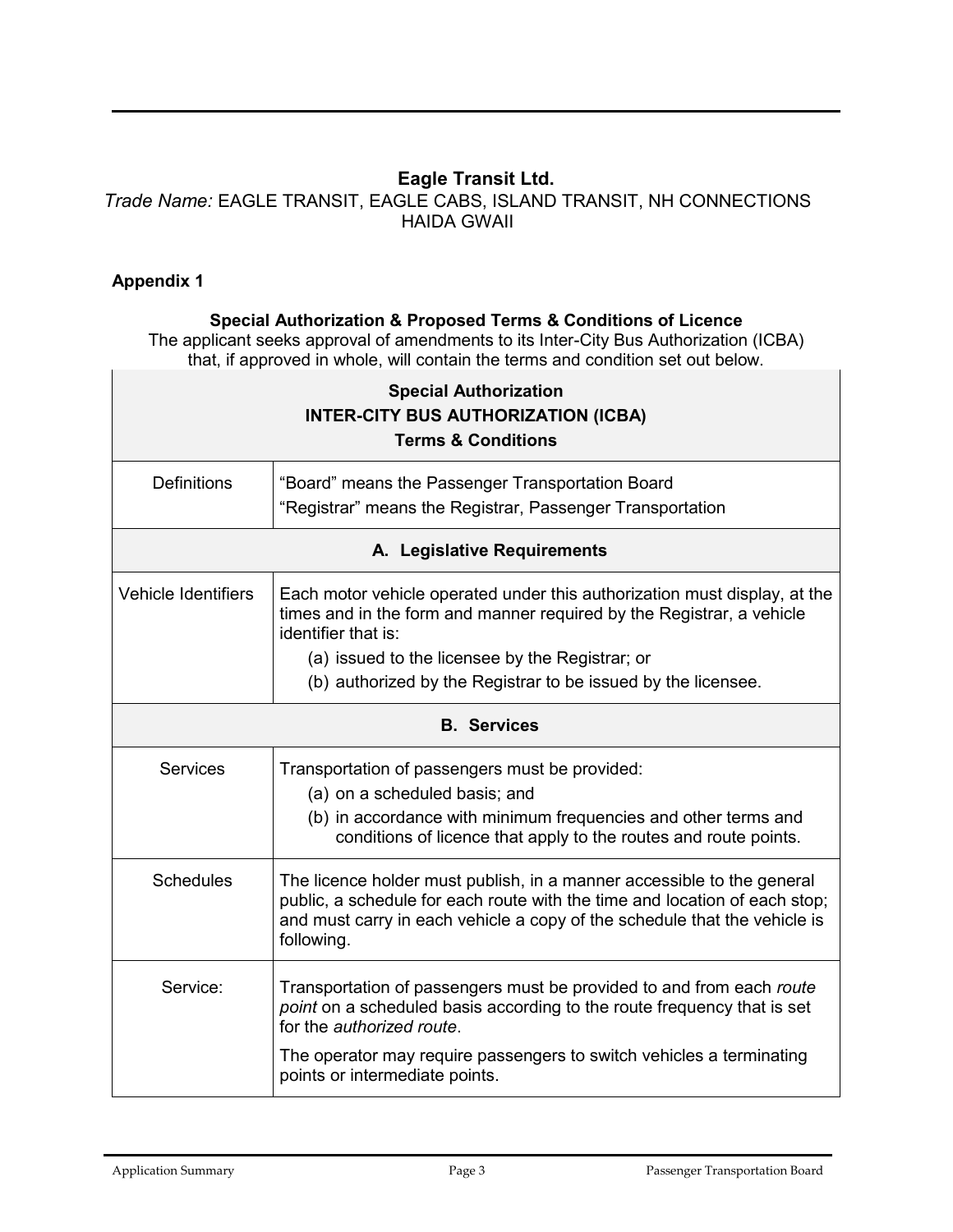| Service                     | No service is required:                                                                                                                                                                                                                                                                                                                               |                                           |  |
|-----------------------------|-------------------------------------------------------------------------------------------------------------------------------------------------------------------------------------------------------------------------------------------------------------------------------------------------------------------------------------------------------|-------------------------------------------|--|
| Exceptions:                 | a. on route 1 on any day that a commercial airplane (that can carry<br>more than 25 passengers) is not scheduled to land and take off<br>from the Sandspit Airport.                                                                                                                                                                                   |                                           |  |
|                             | b. on Route 2 on any day that a commercial airplane (that can<br>carry more than 25 passengers) is not scheduled to land and<br>take off from Masset Municipal Airport.                                                                                                                                                                               |                                           |  |
|                             | on Route 2 between the Village of Queen Charlotte and any<br>c.<br>route points north of the Village of Queen Charlotte on statutory<br>holidays or when less than 2 reservations are booked in time for<br>the scheduled start of the service if licence holder is able to<br>contact and advise any person who made a reservation of the<br>change. |                                           |  |
|                             | If there are no reservations to travel to the Masset Municipal Airport, the<br>operator may run a route only from the Masset Municipal Airport to the<br>Village of Queen Charlotte.                                                                                                                                                                  |                                           |  |
| Route 1                     |                                                                                                                                                                                                                                                                                                                                                       |                                           |  |
| <b>Terminating Point 1:</b> | <b>Sandspit</b>                                                                                                                                                                                                                                                                                                                                       |                                           |  |
| <b>Terminating Point 2:</b> | <b>Village of Queen Charlotte</b>                                                                                                                                                                                                                                                                                                                     |                                           |  |
| Authorized Route:           | <b>Route Points</b>                                                                                                                                                                                                                                                                                                                                   | <b>Weekly Minimum</b><br>(each direction) |  |
|                             | Sandspit (including Sandspit Airport)                                                                                                                                                                                                                                                                                                                 | 7                                         |  |
|                             | <b>Skidegate</b>                                                                                                                                                                                                                                                                                                                                      | 7                                         |  |
|                             | <b>Village of Queen Charlotte (including</b><br>Skidegate Landing)                                                                                                                                                                                                                                                                                    | $\overline{f}$                            |  |
| Route 2                     |                                                                                                                                                                                                                                                                                                                                                       |                                           |  |
| <b>Terminating Point 1:</b> | Village of Queen Charlotte                                                                                                                                                                                                                                                                                                                            |                                           |  |
| Terminating Point 2:        | Old Massett/Masset                                                                                                                                                                                                                                                                                                                                    |                                           |  |
| <b>Authorized Route:</b>    | <b>Route Points</b>                                                                                                                                                                                                                                                                                                                                   | <b>Weekly Minimum</b><br>(each direction) |  |
|                             | Village of Queen Charlotte (including Skidegate<br>Landing)                                                                                                                                                                                                                                                                                           | 5                                         |  |
|                             | Skidegate                                                                                                                                                                                                                                                                                                                                             | 5                                         |  |
|                             | Tlell                                                                                                                                                                                                                                                                                                                                                 | 5                                         |  |

Village of Port Clements 5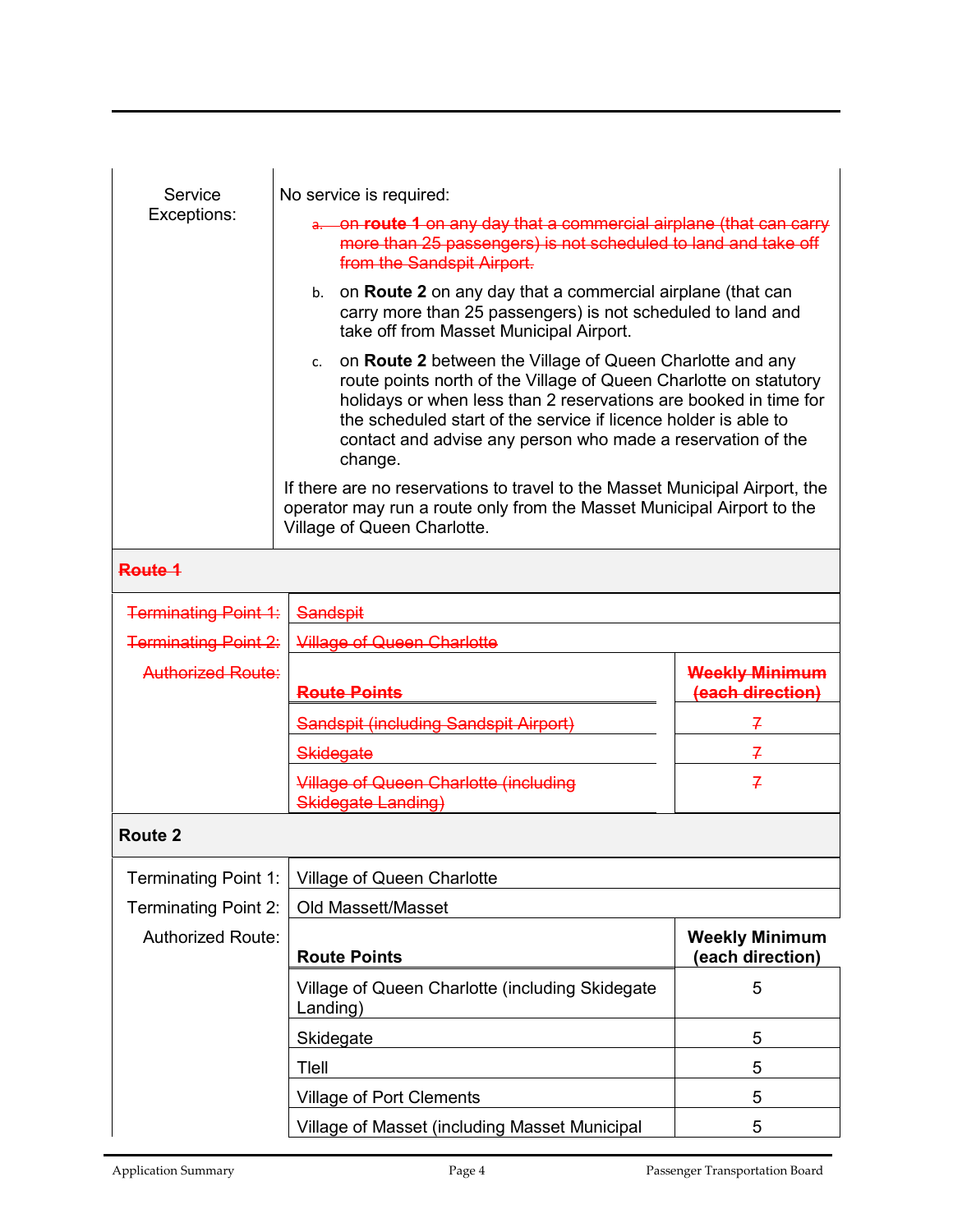| )ld<br>в <i>п</i> | - |
|-------------------|---|

| <b>C.</b> Other Requirements |                                                                                              |
|------------------------------|----------------------------------------------------------------------------------------------|
| Licensing Act                | Liquor Control and   The licensee must at all times ensure passenger directed vehicles under |
| <b>Cannabis Control</b>      | their licence are operated in compliance with the Liguor Control and                         |
| and Licensing Act            | Licensing Act and the Cannabis Control and Licensing Act.                                    |

#### **Part 2**

| <b>Special Authorization</b>             | <b>Passenger Directed Vehicle (PDV)</b>                                                                                                                          |  |
|------------------------------------------|------------------------------------------------------------------------------------------------------------------------------------------------------------------|--|
| <b>Terms &amp; Conditions of Licence</b> |                                                                                                                                                                  |  |
| <b>Vehicles</b>                          |                                                                                                                                                                  |  |
| <b>Maximum Fleet Size:</b>               | 3 vehicles of which a maximum of 2 can be operated under service 1<br>and a maximum of 1 can be operated under service 2                                         |  |
| Vehicle Capacity:                        | Service 1:                                                                                                                                                       |  |
|                                          | Vehicles can accommodate a driver and not less than 2 and not<br>more than 7 passengers.                                                                         |  |
|                                          | Service 2                                                                                                                                                        |  |
|                                          | Vehicle can accommodate a driver and not less than 6 and not more<br>than 11 passengers.                                                                         |  |
| <b>Services</b>                          |                                                                                                                                                                  |  |
| Service 1                                | The following terms and conditions apply to Service 1:                                                                                                           |  |
| Originating Area:                        | Transportation of passengers may only originate from any point on<br>Haida Gwaii, including Masset Municipal Airport, Sandspit Airport<br>and BC Ferry terminal. |  |
| <b>Destination Area:</b>                 | Transportation of passengers may only terminate at any point on<br>Haida Gwaii, including Masset Municipal Airport, Sandspit Airport<br>and BC Ferry terminal.   |  |
| Express authorizations:                  | Vehicles may be equipped with a top light.                                                                                                                       |  |
|                                          | The operator of the vehicle may, from within the originating area<br>only, pick up passengers who hail or flag the motor vehicle from the<br>street.             |  |
| <b>Service 2</b>                         | The following terms and conditions apply to Service 2:                                                                                                           |  |